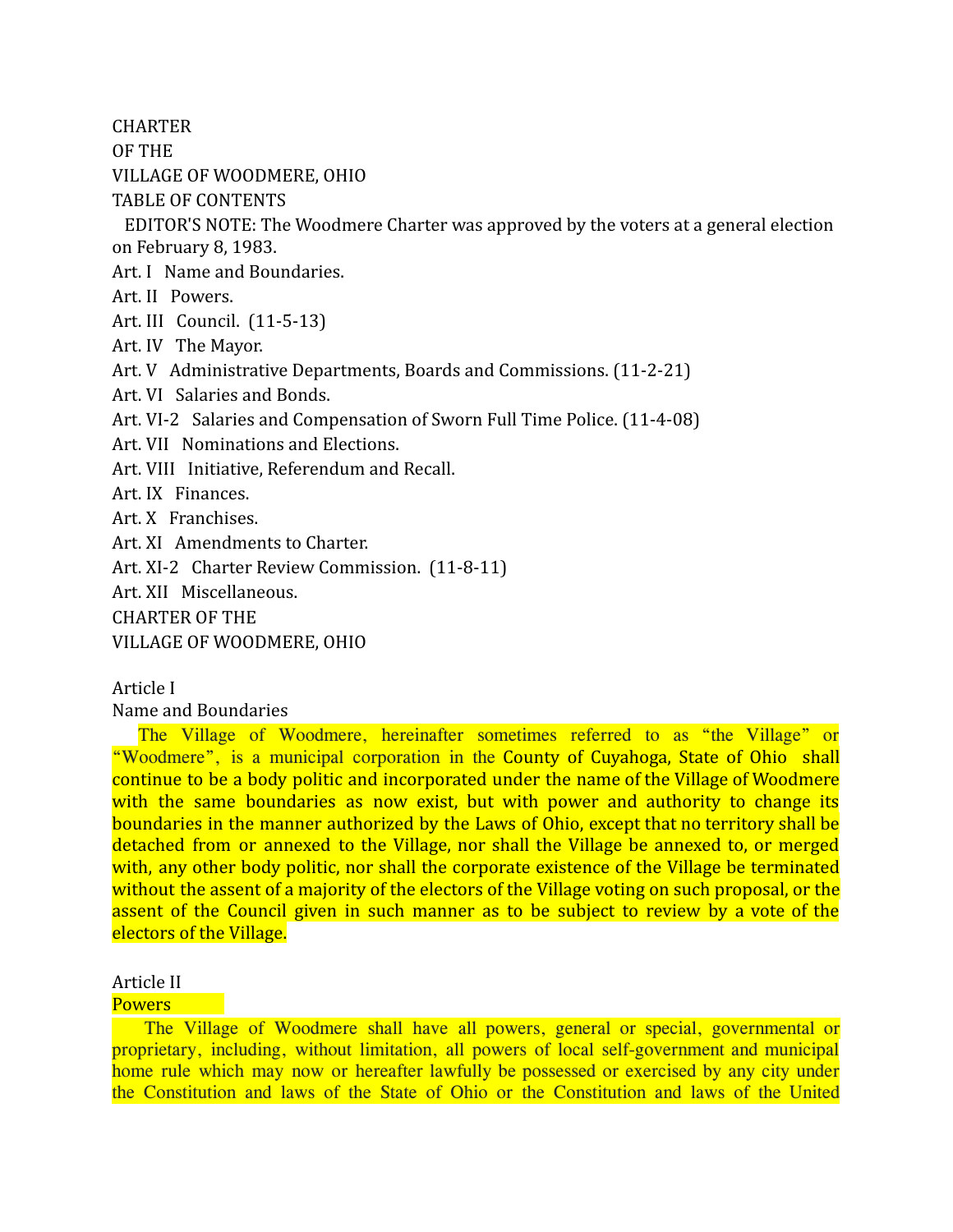States. No enumeration herein of specific powers shall be held to be exclusive. No law of the State of Ohio or of the United States shall be imposed upon the Village of Woodmere except where mandated by law, unless the Village of Woodmere adopts or approves such State or Federal law by this Charter or by legislative act.

 This Charter and Village of Woodmere Ordinances, rules and regulations shall be construed broadly in favor of the home rule power of the Village of Woodmere where possible.

 The powers of the Village of Woodmere shall be exercised in the manner prescribed in this Charter or, where not prescribed herein, in such manner as Council may prescribe.

 None of the powers herein shall be withdrawn from the exclusive control of the City, nor shall the corporate existence of the Village of Woodmere terminate or merge, nor shall any territory be detached from or annexed to the Village of Woodmere, without the approval of Council and Mayor and a majority of the electors of the Village of Woodmere voting upon such proposition, as permitted by the general law of Ohio.

Article III

Council

SECTION III-1. Composition and Term.

Council shall be elected on June 7, 1983. Council shall consist of seven (7) members to be elected at large for a term commencing on the first day of August next after their election.

Of the seven (7) persons elected in June 1983, the four (4) receiving the highest number of votes shall serve for four (4) years and the three (3) receiving the next highest number of votes shall serve for two (2) years.

Thereafter, three (3) members shall be elected at the regular Municipal election in 1985 and every fourth (4th) year thereafter. Four (4) shall be elected at the regular Municipal election in 1987 and every fourth (4th) year thereafter.

Commencing January 1, 2024, no Councilperson shall be eligible to hold the office of Councilperson in the Village for more than three (3) consecutive four (4) year elective terms or fourteen (14) consecutive years whether elected or appointed. "Consecutive" shall include time out of office for less than sixty (60) days. Any previous consecutive terms of office held by the Councilperson who is in office commencing January 1, 2024, shall be counted towards this term limit.

The Councilperson can hold office again after one four-year absence from office at which time the fourteen year cycle may start again.

### SECTION III-2. Qualifications.

Each member of Council shall have been a resident and qualified elector of the Municipality for at least two (2) continuous years before the day of his or her election or appointment, and shall continue to be a resident of the Municipality throughout his or her term.

A member of Council shall not hold any other elected public office, or be employed by or hold any other public office in this Municipality except that of a notary public, a member of the State Militia or Reserve Corps of the United States, unless otherwise provided by this Charter. Any member of Council who shall cease to possess any of the qualifications enumerated herein shall forfeit his or her office, but failure to maintain such qualifications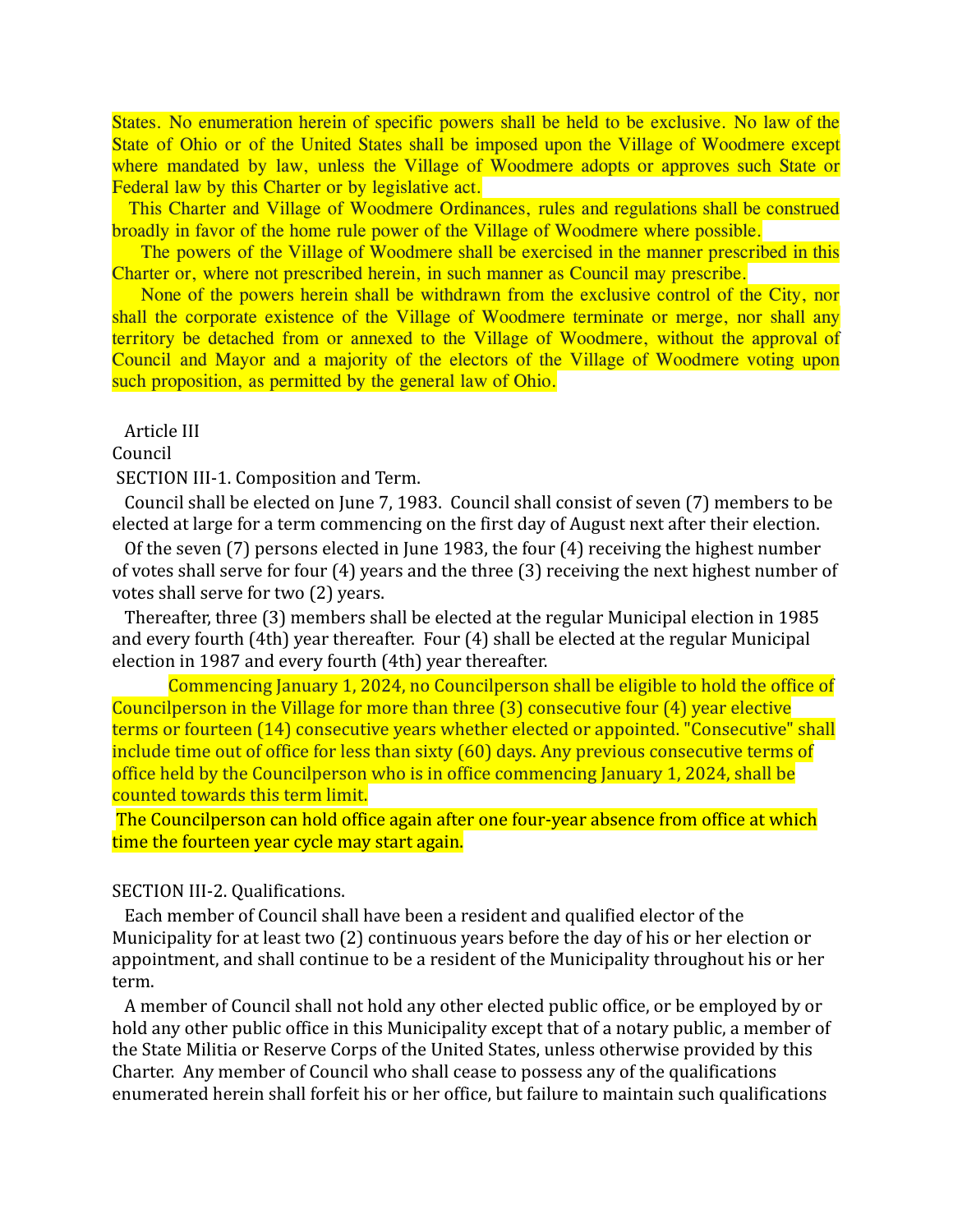shall not render void or ineffective any action of Council in which such member has participated.

Family members are prohibited from concurrently serving on Woodmere Village Council. Or as Mayor if a family member is on Council. Further, the Administration is prohibited from hiring or appointing family members. "Family members" include the following relatives, regardless of where they reside: (1) spouse; (2) children (whether dependent or not); (3) siblings; (4) grandparents; (5) parents; (6) brothers and sisters and (7) grandchildren. It also includes any other person related by blood or by marriage and living in the same household.

No member of Council shall be allowed to vote on any contract, job, work or service for which moneys of the Municipality are or will be expended in which he or she or a family member (as defined in the previous paragraph) has a vested interest.

Once elected or appointed, no member of council, the Mayor, Clerk of Council nor committee appointee shall take office until such time as they satisfactorily complete the Ohio Auditor of State Certified Public Records Training, for each term of office before being sworn in to office or within 3 months. Once elected or appointed each member of Council, the Mayor, clerk of council and committee appointees shall be in compliance with the requirements of the Ohio Ethics Commission under ORC Chapter 102 for each term of office before being sworn into office or within 3 months of taking office. Once elected or appointed each member of Council, the Mayor, clerk of council and committee appointees shall take an Ohio Auditor of State course on Roberts Rules of Order for each term of office before being sworn into office or within 3 months of taking office. Such certification of the completion shall be monitored by the Clerk of Council.

# SECTION III-3. Organization.

In January of each year, Council shall meet in the Council Chamber and organize. At such organizational meeting, or as soon as practicable thereafter, the Council shall elect one Councilperson as the President of Council and one Councilperson as a member of the Planning and Zoning Commission, each to serve for the balance of that year and until his or her successor shall have been elected unless he or she shall cease in the meantime to be a Councilperson. The Council President may serve for no more than two consecutive terms (of one year each).

### SECTION III-4. Powers of the Council.

All the legislative powers of the Village of Woodmere, and all such other powers as may be granted by this Charter, together with all such powers as are not or may hereafter be granted by the Laws of Ohio to Boards of control, municipal tax commissions, Boards of health or any other municipal commission, Board or body now or hereafter created, shall be vested in the Council except as otherwise provided in this Charter.

SECTION III-5. Council Meetings.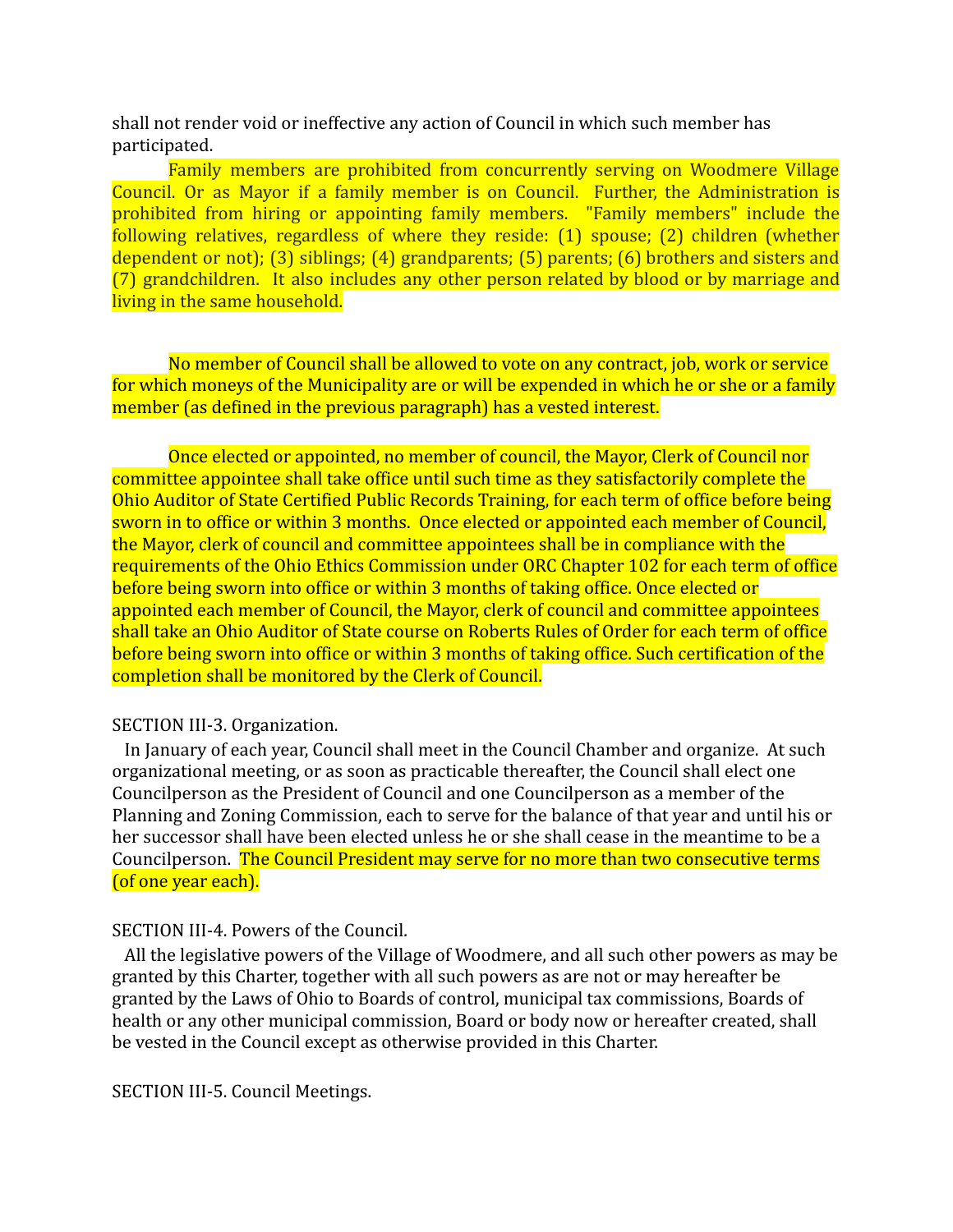The Council shall hold at least one regular meeting in each calendar month. A majority of the members of the Council shall constitute a quorum for the transaction of business at any meeting of the Council, but a lesser number may adjourn the meeting from time to time and compel the attendance of absent members. At any meeting at which a quorum is present, any ordinance or resolution may be passed or adopted, or any other action taken, by the affirmative votes of four members of the Council unless a larger number be required by the provisions of this Charter of by the Laws of Ohio. The Clerk of Council shall keep a record of its proceedings in which the yea and nay vote of each Councilperson voting on an ordinance or resolution shall be entered. All meetings of the Council shall be open to the public and its official records shall be available for public inspection at all reasonable times. Council may adjourn to an Executive Session for the purposes permitted by the Ohio Revised Code, and specifically, Ohio Revised Code Section 121.22, upon Council announcing the reason why it is adjourning to Executive Session.

## SECTION III-6. General Ordinances.

The Council shall by ordinance make provision for:

- (a) The time and place of regular meetings of the Council;
- (b) The method of calling special meetings of the Council;

(c) The form and method of enactment of its ordinances and resolutions, provided that no ordinance or resolution shall contain more than one subject which shall be clearly expressed in its title, and provided further that no ordinance or resolution of a general or permanent nature granting a franchise, creating a right, involving the expenditure of money or the levying of a tax (other than a resolution providing for an election on the question of issuing bonds or levying a tax) or for the purchase, lease, sale or transfer of property shall be passed unless it has been read in full or by title and intent on three (3) different days, unless the requirement for such three readings is dispensed with by the affirmative vote of five (5) members of Council in accordance with Section 6 hereof;

(d) The method of giving public notice of the enactment of its ordinances and adoption of its resolutions, and of any other of its acts or proceedings which it deems proper to publish;

(e) The procedure for making public improvements and levying assessments, including the procedure for combining two or more public improvements, and the levying or assessments therefor, in one proceeding if the Council finds that it will be economical and practical to undertake such improvements jointly;

(f) The advertising and awarding of contracts;

(g) Such other general regulations as the Council may deem necessary, including regulations as to the custody and use by the Clerk of Council of an official seal.

(Amended March 2, 2004.)

SECTION III-7. Effective Date of Ordinances and Resolutions.

Each ordinance providing for the appropriation of money, or for an annual tax levy, or for improvements petitioned for by the owners of a majority of the foot frontage of the property benefitted and to be specially assessed therefor, and any emergency ordinance or resolution necessary for the immediate preservation of the public peace, health or safety,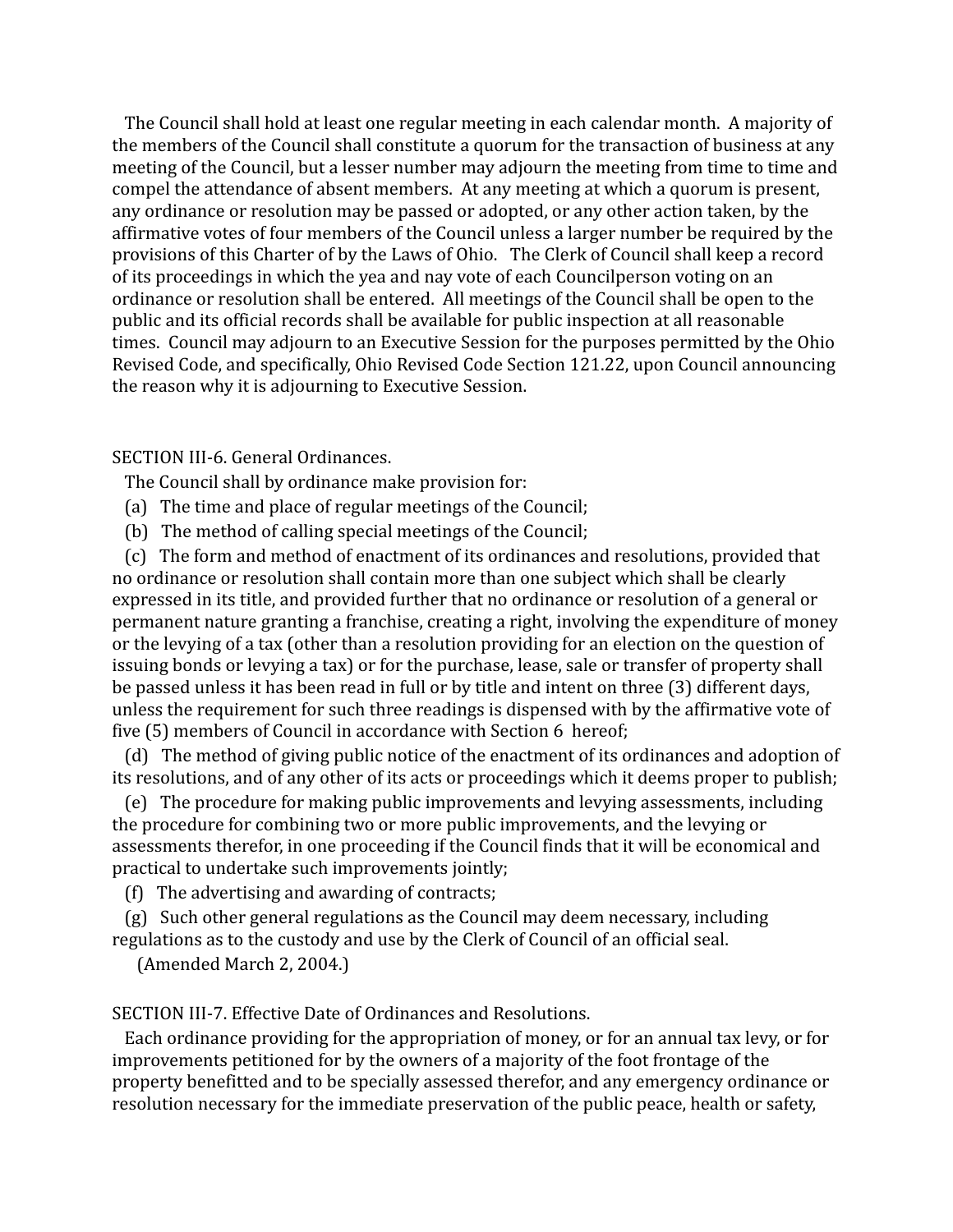shall take effect, unless a later time be specified therein, upon its signature by the Mayor, or upon the expiration of the time within which it may be vetoed by the Mayor, or upon its passage after vetoed by the Mayor, as the case may be. No other ordinance or resolution shall go into effect until thirty days after its final passage by the Council. Each emergency measure shall contain a statement of the necessity for such emergency action and shall require the affirmative votes of at least five members of the Council for its enactment. No action of the Council in authorizing any change in the boundaries of the Village or the surrender or joint exercise of any of its powers, or in granting any franchise, or in contracting for the supply to the Village or its inhabitants of the product or service of any utility, whether municipally owned or not, shall be taken as an emergency measure.

# SECTION III-8. Vacancies in Council.

Whenever the office of a Councilperson shall become vacant, the Clerk of Council shall post the vacancy in accordance with Section (Notice) for 14 calendar days and take applications for interest to fill the vacancy for 30 days from time of posting. The remaining councilmembers shall interview all candidates in executive session who have timely submitted a statement of interest and are eligible under Section III-2 and then the vacancy shall be filled by a majority vote of all the remaining members of the Council at a special open meeting of council to be convened within 14 calendar days; If there is more than one vacancy the Council shall add one new member at a time at the special meeting utilizing the process herein; and if the vacancy shall not be so filled within forty days, the Mayor shall fill it by appointment. Each Councilperson so elected or appointed to fill a vacancy shall hold office for the balance of the unexpired term or until the beginning of the term of a successor elected for the unexpired term as hereinafter provided. A successor shall be elected for the unexpired terms at the next Municipal election if (a) such election shall occur more than two years prior to the expiration of the unexpired term; and (b) the vacancy shall have occurred more than one hundred twenty days prior to such election.

A majority of Council may remove a member of Council for gross misconduct, malfeasance in or disqualification for office, or for the conviction while in office of a crime involving moral turpitude, or if adjudicated by a court of competent jurisdiction to be legally incompetent, or for a violation of the oath of office; provided, that such removal shall not take place without an affirmative vote of five (5) members of Council nor until the councilmember shall have been notified in writing by certified mail of the charge(s) at least twenty (20) days in advance of a public hearing.

The Councilmember and his or her counsel shall be given an opportunity at such hearing to be heard, to present evidence and to examine any witnesses appearing in support of the charge(s).

## SECTION III-9. Council Salaries.

Effective January 1, 2014, Council member's monthly salaries must at least equal the monthly earnable salary amount established by the Ohio Public Employees Retirement System for elected officials to receive full-time service credit for pension purposes. (Enacted November 5, 2013)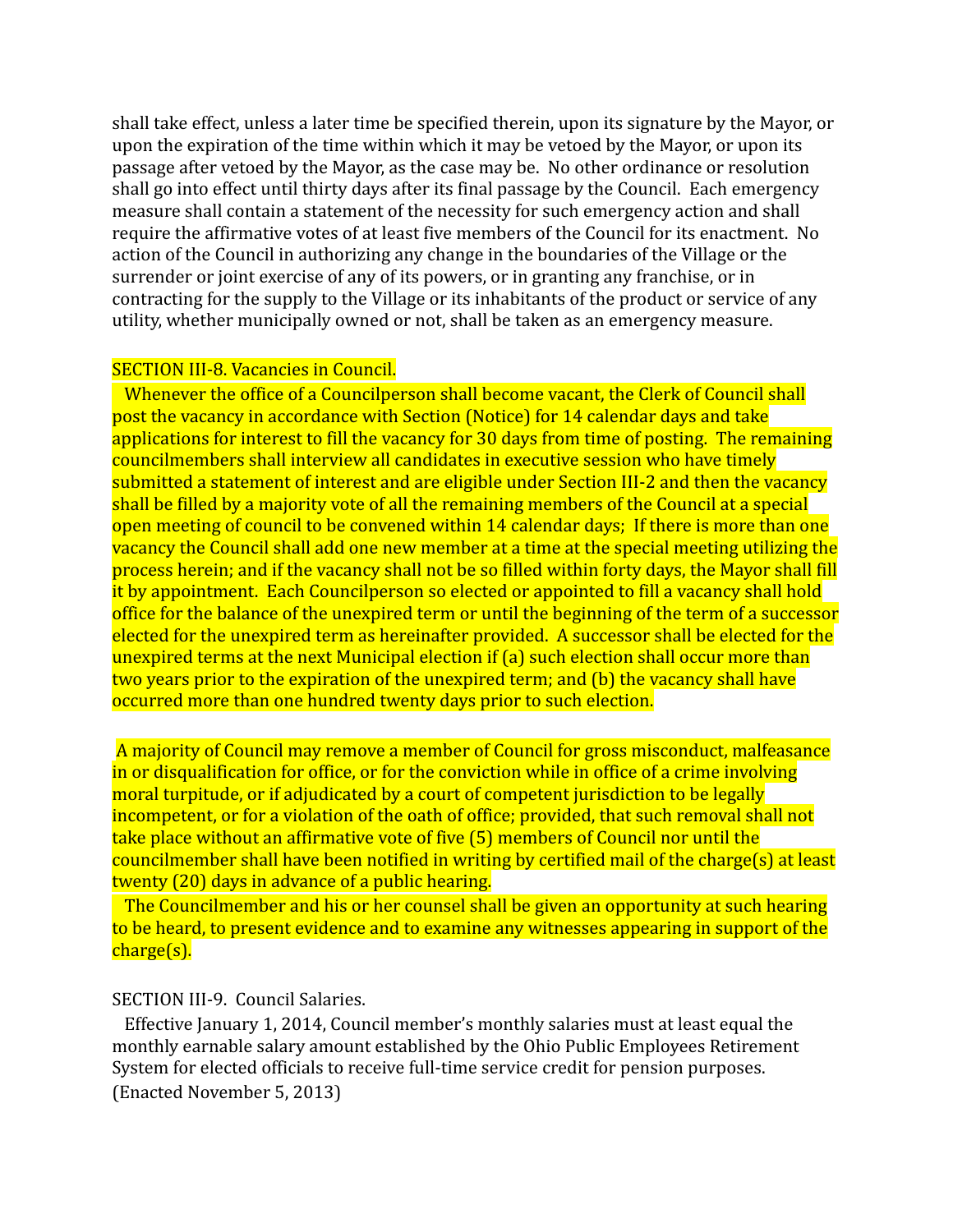# SECTION III-10 Absences

Absence of a Councilmember from three (3) consecutive Regular Council meetings, or a total of six (6) Regular Council meetings in a Councilmember's term, without such absence being authorized or approved by an affirmative vote of Council, shall operate to vacate such office forthwith and without further proceedings.

Article IV The Mayor

# SECTION IV-1. Term.

The Mayor shall be elected on June 7, 1983 for a term of two (2) years commencing on the first day of August, next following such election and shall serve until December 31, 1985.

The Mayor shall be elected at the regular Municipal election in 1985 and every fourth year thereafter.

Commencing January 1, 2026, no Mayor shall be eligible to hold the office of Mayor in the Village for more than three (3) consecutive four (4) year elective terms or fourteen (14) consecutive years whether elected or appointed. "Consecutive" shall include time out of office for less than sixty (60) days. Any previous consecutive terms of office held by the Mayor who is in office commencing January 1, 2026 shall be counted towards this term limit.

The Mayor can hold office again after one four-year absence from office at which time the fourteen year cycle may start again.

# SECTION IV-2. Qualifications.

The Mayor shall have been a resident and a qualified elector of the Municipality for at least two (2) continuous years immediately preceding his or her election and shall continue to be a resident and qualified elector of the Municipality throughout the term of office. The Mayor shall not hold any other elected public office, but may hold other public employment outside the Municipality unless otherwise prohibited by this Charter.

If the Mayor shall cease to possess any of the qualifications herein enumerated, the office shall be forfeited, but failure to maintain said qualifications shall not render void or ineffective any action in which the Mayor had participated when he or she were qualified to serve.

# SECTION IV-3. Judicial Powers.

The Mayor shall have all the judicial powers granted to Mayors by the Laws of Ohio.

# SECTION IV-4. Legislative Powers.

The Mayor shall attend all Council meetings, shall have the right to recommend and introduce legislation, and to take part in the discussion of all matters coming before Council but shall not have the right to vote.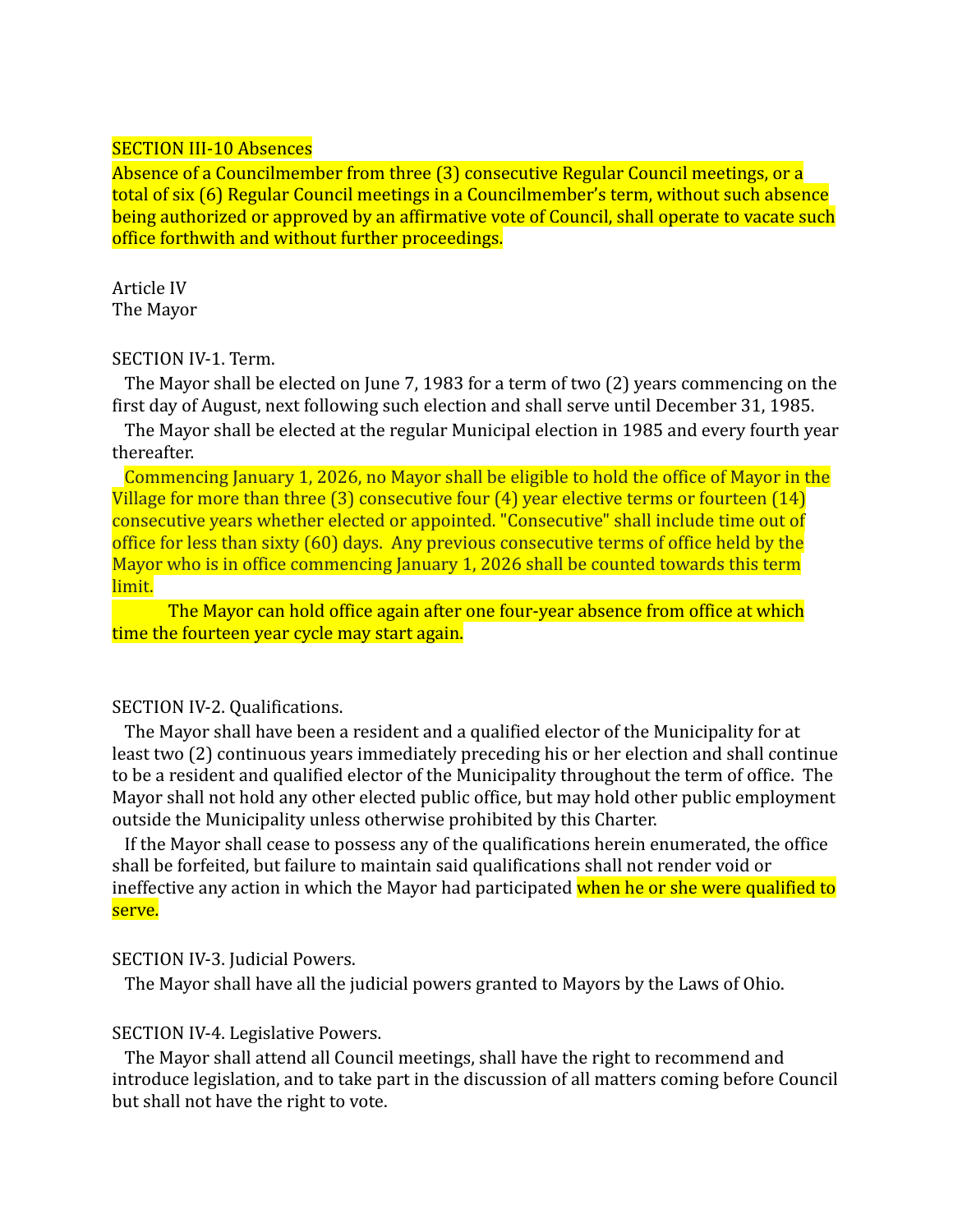SECTION IV-5. Executive Powers.

(A) The Mayor shall be the chief executive officer of the Municipality. He or she shall make all official appointments within 30 days as required by the Charter, otherwise these appointments shall be made by Council. Except as otherwise provided in this Charter, the Mayor shall:

(1) Supervise the administration of the Municipality's affairs;

(2) Except for committees of Council, appoint such committees and their chairpersons as necessary, subject to confirmation by Council, and exercise control over all such committees and all departments of the Municipality;

(3) Be the chief conservator of the peace within the Municipality and cause all laws and ordinances to be enforced therein;

(4) See that all terms and conditions imposed in favor of the Municipality or its inhabitants in any franchise or contract to which the Municipality is a party are faithfully kept and performed;

(5) Recommend to Council such measures as are deemed necessary or appropriate for the welfare of the Municipality and keep Council advised of the condition and future of the Municipality;

(6) Act as the official and ceremonial head of the Municipality;

(7) Execute on behalf of the Municipality, together with the Clerk of Council as the case may be, all contracts, conveyances, evidences of indebtedness and all other instruments to which the Municipality is a party;

(8) Have custody of the seal of the Municipality and affix it to all official documents, but the absence of the seal shall not affect the validity of any such instrument; and

(9) Perform such other duties as are conferred or required by this Charter, or by any ordinance or resolution of Council, or by the general laws of the State of Ohio not inconsistent herewith. The Mayor shall be recognized as the official and ceremonial head of the Municipal government by the Governor of Ohio for military purposes, and by the courts for the purpose of serving civil process.

(Amended March 2, 2004.)

(B) Except as provided in Article V of this Charter and subject to such confirmation as may be required herein or by the ordinance of Council, the Mayor shall have the power to appoint and promote any officer or employee of the Municipality, subject to the approval of Council, except those required by this Charter to be elected. A vote of five (5) members of Council shall be necessary to reverse the Mayor's action.

(C) The Mayor shall have the right to discipline and terminate the employment of any officer or employee referred to in Section IV-5(B) in the following manner:

(1) With respect to the Police Chief, police officers and patrol members, to discharge from employment, suspend, transfer, reduce in rank or otherwise discipline.

With respect to all other non-elected officers and employees the Mayor has the power to appoint, discipline, suspend, transfer, reduce in rank or discharge from employment.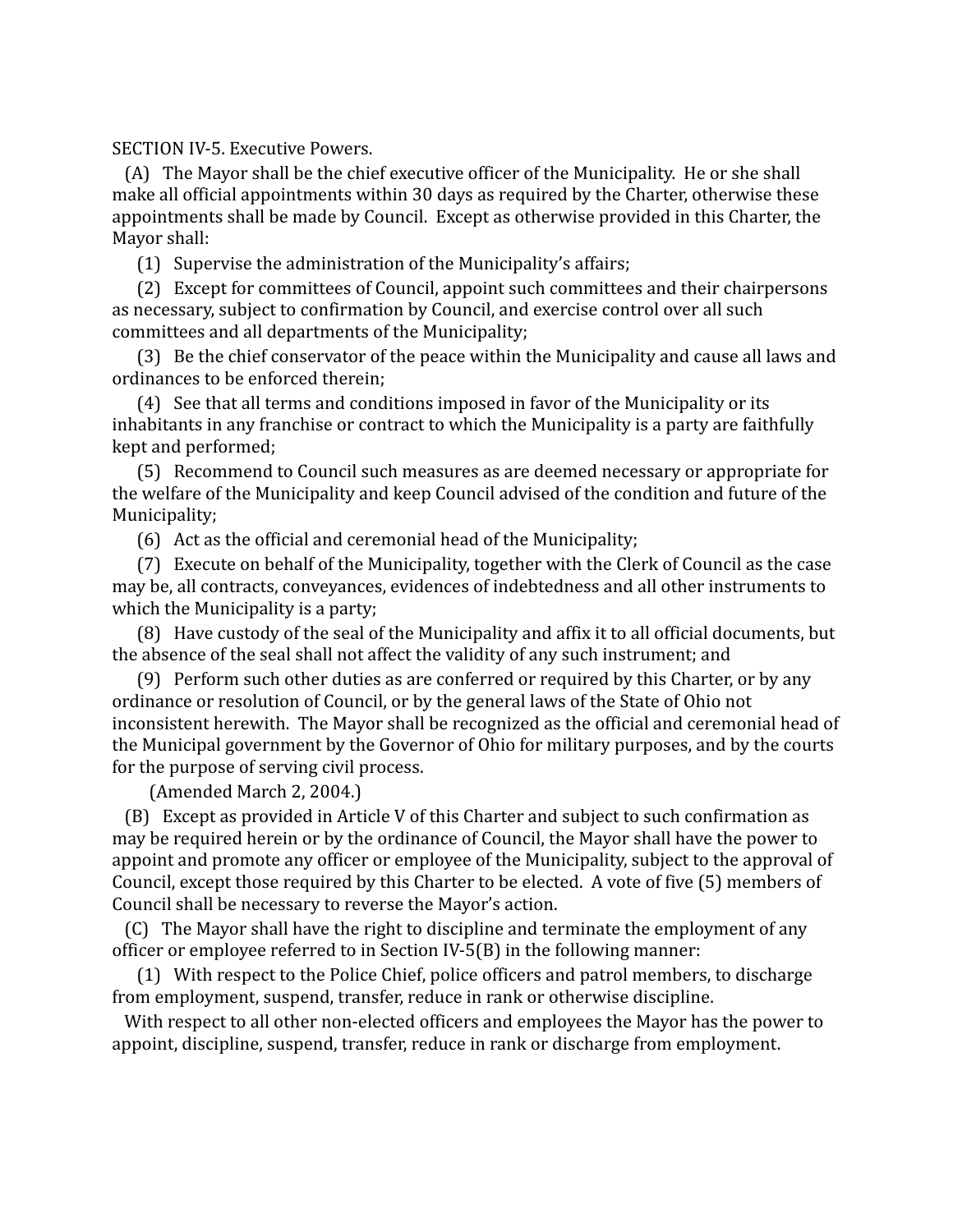Said action shall be final unless the person so disciplined requests a review of the action in writing to the Council President within ten (10) days of the effective date of the Mayor's action.

The request for review shall contain in addition all points on which the employee relies in support of his or her claim and shall be placed on the agenda for the meeting of Council next following the expiration of such ten-day period which may be attended by the person requesting the review. A vote of five (5) members of Council shall be necessary to reverse the Mayor's action.

(D) Except as otherwise specifically provided in subparagraph (C)(1) all actions taken pursuant to Section 5(C) shall be final and conclusive, and no right of appeal shall be available.

# SECTION IV-6. Veto Powers.

Every ordinance or resolution adopted by Council shall, before it goes into effect, be presented promptly to the Mayor. If the Mayor approves such ordinance or resolution he or she shall sign it indicating approval and return it to the Clerk within ten (10) days after its adoption by Council. If the Mayor does not approve it, the ordinance shall be returned to the Clerk within ten (10) days with written objections, which shall be entered in full upon the official journal of Council. If the Mayor does not sign or so return an ordinance or resolution within the ten-day period, it shall take effect in the same manner as if it had been signed. The Mayor may approve or veto the whole or any item of an ordinance or resolution appropriating money; but otherwise, the approval or veto shall be addressed to the entire ordinance or resolution. When the Mayor has vetoed an ordinance or resolution, or a part or item thereof, Council shall, not later than its next regular meeting, proceed to reconsider it; and if upon reconsideration, the ordinance or resolution or the part of item thereof vetoed by the Mayor is approved by the affirmative vote of at least five (5) members of Council, it shall then take effect without the signature of the Mayor, in the same manner as if it had been signed. In all such cases, the votes shall be taken by roll call and entered upon the official journal of Council.

#### SECTION IV-7. Absence.

When the Mayor, for any reason is **temporarily inaccessible and unable to perform his or** her duties, the President of Council shall become the acting Mayor, and while so acting shall have and exercise all of the powers of the Mayor, with the exception of the veto power, but the Council President shall thereby temporarily cease to be President of Council. The Council must elect a temporary acting President of Council during that absence at the next Council meeting.

#### SECTION IV-8. Vacancy.

In the event that Council determines that the Mayor is unable to perform his or her duties because of death, prolonged illness, physical or mental disability or absence from the Municipality for a period in excess of **ninety (90) days**, Council must, upon the affirmative vote of five (5) members thereof, after a public hearing is held, declare the office of the Mayor vacant. In that event, the President of Council shall thereupon become Mayor and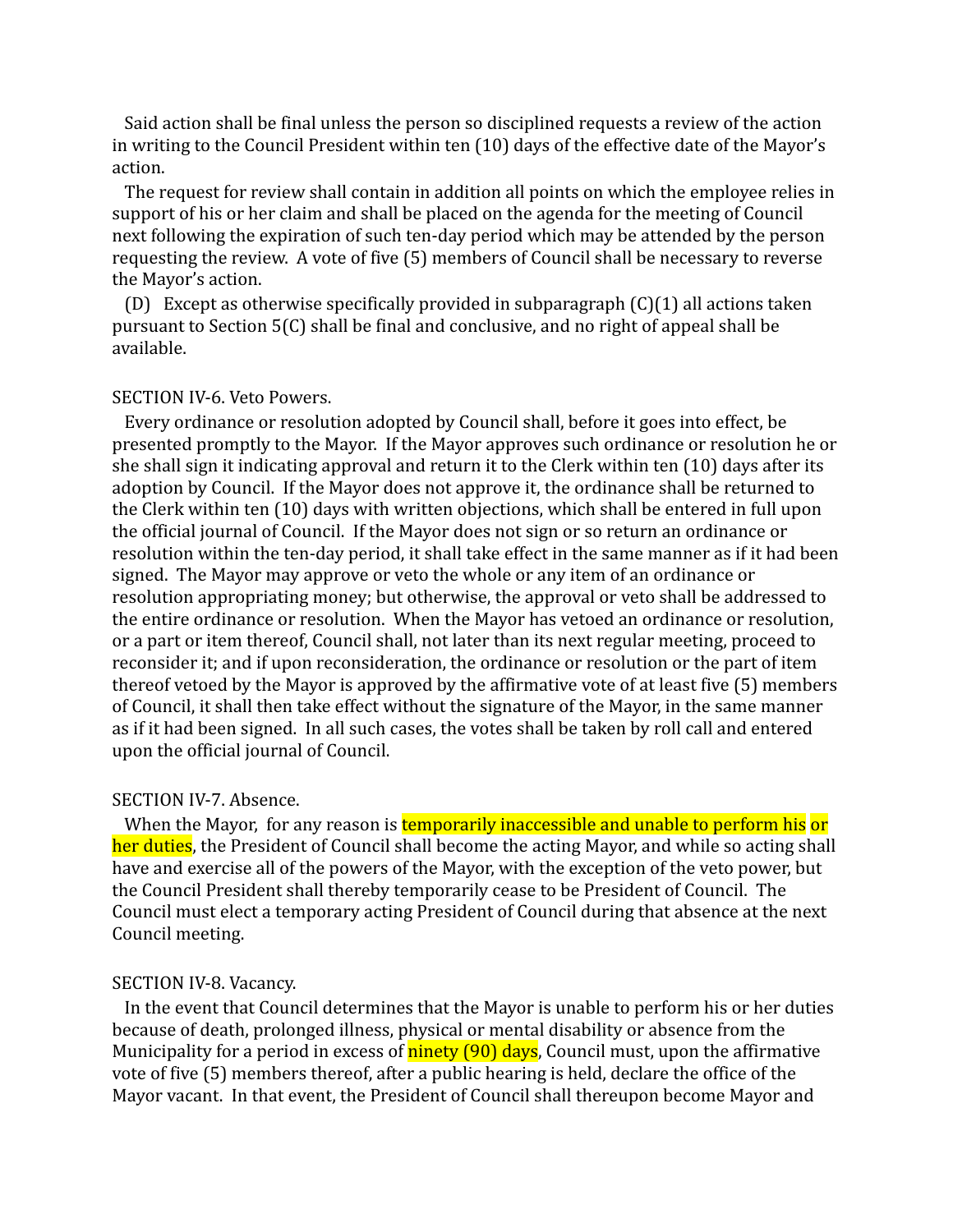his or her Council office shall become vacant. The Council President shall serve as Mayor until the successor is duly elected as hereinafter provided.

In case the office of the Mayor shall be vacant, a successor for the unexpired terms shall be elected as Mayor at the next general or primary election, whichever is sooner, provided said general or primary election occurs not less than ninety (90) days from the date on which said vacancy occurs. In the event said primary or general election is scheduled to occur less than ninety (90) days from date of said vacancy, the Council President shall serve until the next following general or primary election.

## SECTION IV-9. Removal

Council may remove the Mayor for gross misconduct, malfeasance in or disqualification for office, or for the conviction while in office of a crime involving moral turpitude, or if adjudicated by a court of competent jurisdiction to be legally incompetent, or for a violation of the oath of office; provided, that such removal shall not take place without an affirmative vote of five (5) members of Council nor until the Mayor shall have been notified in writing by certified mail of the charge(s) at least twenty (20) days in advance of a public hearing.

The Mayor and his or her counsel shall be given an opportunity at such hearing to be heard, to present evidence and to examine any witnesses appearing in support of the charge(s).

#### Article V

Administrative Departments, Boards and Commissions

# SECTION V-1. General Provision.

The Municipality shall have an Architectural Review Board, a Clerk, a Treasurer, a Law Director, and the following departments and commissions: Police, Fire, Building, Planning and Zoning. Council shall provide by ordinance for the organization and duties thereof not provided for by this Charter.

Council may by ordinance establish new administrative offices, departments, boards and commissions or divisions thereof. The Mayor shall have the power to appoint all officers and employees of said offices, departments, boards and commission or divisions thereof subject to confirmation by a vote of four (4) members of Council; provided, however, that, subject to any contract rights of such officers and employees, Council may combine or abolish such offices, departments, boards and commissions or divisions thereof as it may deem necessary or desirable and may authorize one person to be the head of two or more departments, boards or commissions or divisions thereof.

## SECTION V-2. Architectural Review Board.

(A) The Architectural Review Board shall consist of three (3) architects having the qualifications set forth in division (B). Each architect member shall, after the initial appointments, be appointed for a term of 3 years with alternate and successive annual expiration dates. Appointments of architect members shall be made by the Mayor.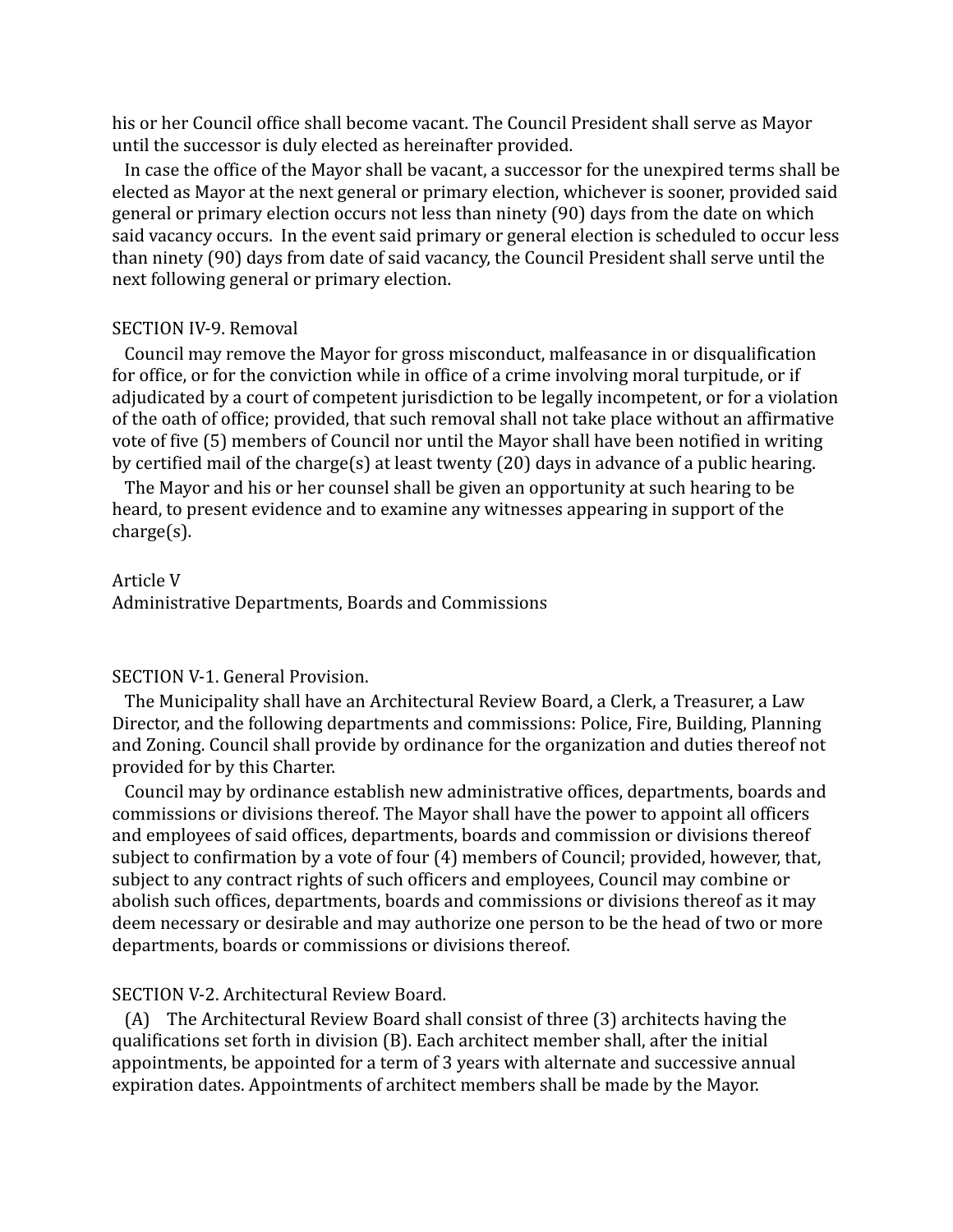Two alternate members shall be appointed having the same qualifications as the members. Each alternate shall be appointed for a term of 3 years. Appointment of alternate members shall be made by the Mayor.

(B) Each architect member of the Architectural Review Board shall be a registered architect duly registered and authorized to practice architecture in and under the laws of the State of Ohio, and shall have been actively engaged in the general practice of architecture as a registered architect in such State for a period of not less than 5 years prior to his or her appointment to the Board.

(C) Any member of the Board shall be subject to removal from such membership for good cause shown in the manner provided by the statutes of the State of Ohio.

(D) Each architect member of the Board shall receive a fee as set by Council per meeting.

(E) No member of the Board shall participate in the review of any work in which he or she has any direct or indirect financial interest, or of any work for any person by whom he or she is employed. If such an occasion should arise, the member so restrained shall forfeit his fee for that meeting and yield his or her place to an alternate member.

(F) In the case of the absence of any architect member from any meeting for any reason, the Mayor shall designate one or more of the alternate members to serve in the place of the absent member, so that the number of architect members present at any meeting shall not be less than 2 nor more than 3. The alternate member so serving shall receive the fee of the member instead of the member in whose place he or she serves. The absent member will not be paid.

(G) The purposes of the Board are to protect the value, appearance and use of property on which buildings are constructed or altered, to maintain a high character of community development, to protect the public health, safety, convenience, and welfare and to protect real estate within the City from impairment or destruction of value. These purposes shall be accomplished by the Board by regulating, according to accepted and recognized architectural principles, the design, use of materials, finished grade lines, dimensions, orientation and location of all main and accessory buildings to be erected, moved, altered, remodeled, or repaired, subject to the provisions of the Zoning and Building Codes and other applicable sections of this Code. In reviewing, regulating, and approving building plans, the Board shall consider and take cognizance of the development of adjacent, contiguous and neighboring buildings and properties for the purpose of achieving safe, harmonious, and integrated development of related properties.

(H) The Board shall have meetings at the request of the Planning and Zoning Commission and shall hold all meetings in the Village Hall or virtually with proper notice.

(I) One member of the Board shall act as secretary and shall keep or cause to be kept in the Village Hall a complete record of all meetings of the Board and a detailed record of all transactions handled by the Board, and shall prepare and file with the Mayor and Council on or before May 1 of each year a complete report of the business handled by the Board during the preceding year.

SECTION V-3. Clerk of Council.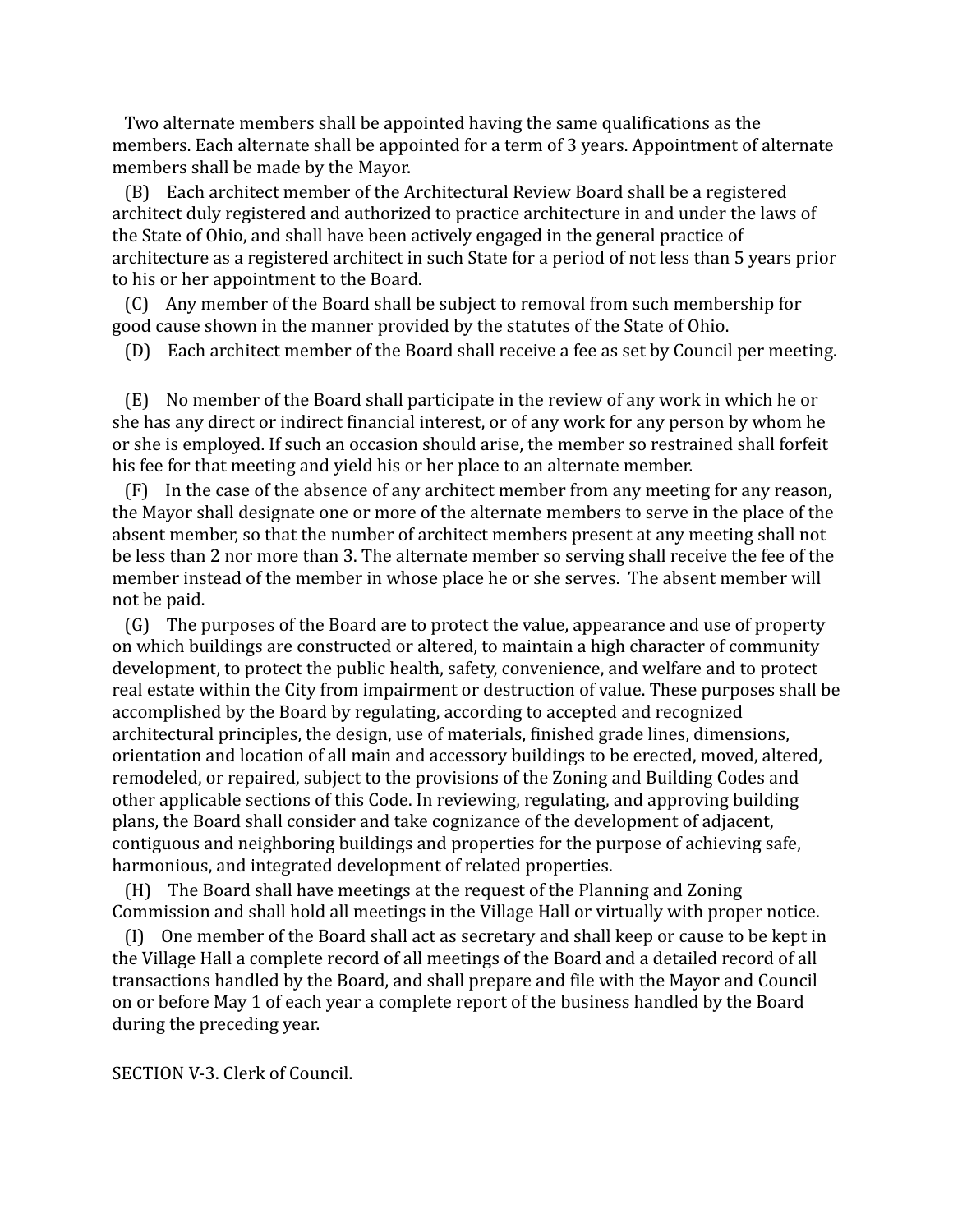(A) Council shall appoint and employ a Clerk of Council and such persons as it deems necessary for the proper discharge of its duties. The Clerk and such necessary persons shall serve at the pleasure of Council.

(B) Duties. The Clerk of Council shall post appropriate notice of meetings in accordance with Ohio Sunshine laws and attend all meetings of Council and keep a record of its proceedings and of all rules, by-laws, resolutions and ordinances passed or adopted which shall be subject to the inspection of all interested persons. The Clerk of Council shall perform all other duties prescribed by Council. During the absence or disability of the Clerk of Council, the Council shall appoint a clerk pro tempore to perform all duties of the office.

(Amended November 2, 2021.)

## SECTION V-3.1. Treasurer.

(A) Appointment. The Treasurer shall be nominated by the mayor and approved by a majority of Council and may be removed by affirmative vote of five (5) members of Council and with the consent of the Mayor.

(B) Duties. The Treasurer shall keep the books of the Municipality, exhibit accurate statements of all moneys received and expended, of all property owned by the Municipality and the income derived therefrom, and of all taxes and assessments.

The Treasurer shall keep an accurate account of all moneys, taxes and assessments due to and all receipts and disbursements made by the Municipality and of all appropriations made by Council, and shall receive all moneys due or belonging to the Municipality. The Treasurer shall disburse the Municipality's funds on the order of any person authorized by ordinance or resolution of Council to issue orders therefor and subject to any further conditions which Council may, by ordinance or resolution, prescribe. The Treasurer shall present the Village accounts to Council no less than quarterly and shall perform all other duties required by this Charter, by ordinance or resolution of Council, and the laws of Ohio. (Enacted May 4, 1993.)

# SECTION V-4. Law Director.

The Law Director shall be nominated by the Mayor and approved annually by a majority of Council and may be removed by affirmative vote of five (5) members of Council and with the consent of the Mayor at any time during that period; provided that such removal shall not impair any contract rights which the Law Director may possess. No person shall be eligible to be appointed Law Director who is not an attorney at law, admitted to practice before the Supreme Court of Ohio, and has at least two years of experience in municipal law.

The Law Director shall prepare all contracts, bonds, ordinances and other instruments in which the Municipality is concerned; advise Council and any officer of the Municipality concerning the law in any matter before Council or said official; defend or prosecute any action on behalf of or taken against the Municipality when so requested by Council and perform all other duties required by this Charter or by ordinance or resolution of Council.

SECTION V-5. Police Department.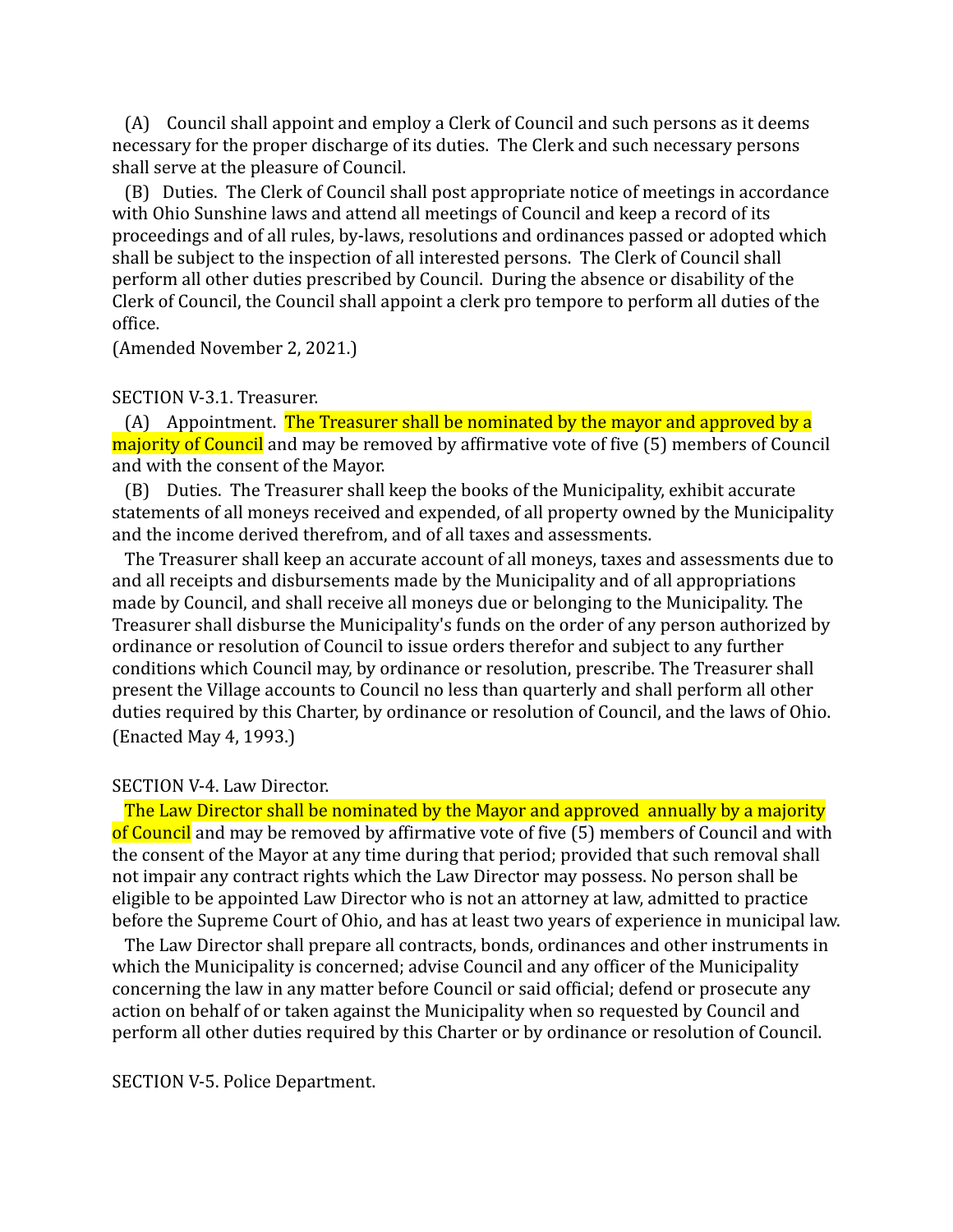The Police Department of the Municipality shall be administered by a Police Chief appointed by the Mayor subject to confirmation by a vote of vote of four (4) members of Council. The Police Department shall preserve the peace, protect persons and property and obey and enforce all ordinances of Council, and all criminal laws of the State of Ohio and of the United States and perform such other duties as are provided by ordinance or resolution of Council. Political activity by members of the Police Department shall be governed by the Ohio Revised Code.

## SECTION V-6. Fire Department.

The Fire Department shall be administered by a Fire Chief appointed by the Mayor subject to confirmation by a vote of vote of four (4) members of Council. The Fire Department shall protect the lives and property of the people in case of fire, and perform such other duties as are provided by ordinance or resolution of Council.

## SECTION V-7. Building Department.

The Building Department shall be administered by a Building Inspector appointed by the Mayor subject to confirmation by a vote of four (4) members of Council. The Building Department shall be responsible for enforcing all applicable building and zoning codes in the Municipality and perform such other duties as are provided by ordinance or resolution of Council.

### SECTION V-8. Planning and Zoning Commission.

(A) Composition, Term and Removal.

The Planning and Zoning Commission shall consist of the Mayor, one member of Council appointed annually by Council, and three (3) electors of the Municipality, not holding other Municipal office or appointment in this Municipality (except as provided in Section 2, dealing with the qualifications for Council). The three initial elector members shall be appointed by Council; of the three (3) appointed, two shall serve terms of three (3) years and one shall serve a term of one (1) year. The term of the initial appointees shall begin January, 1984. Thereafter and upon completion of the initial terms, all appointments shall be made by the Mayor upon application with approval from a majority vote of Council and shall be for three (3) years. A vacancy occurring during the term of any member shall be filled for the unexpired term in the manner authorized for an original appointment. Council may at any time with the consent of the Mayor remove any member of the Commission for inefficiency, neglect of duty, malfeasance, misfeasance, or nonfeasance in office, incapacity or incompetency. The term of office of the present members of the Planning and Zoning Commission heretofore established by ordinance of Council shall terminate upon the election, appointment and qualification of the members of the Commission provided for in this Charter.

(B) Officer, Rules, Quorum and Compensation.

The Commission shall elect a chairperson from among its members. The Commission shall appoint a secretary to the Commission, who need not be a member and who may hold other Municipal office or appointment. The Commission may appoint such other officers as it shall deem necessary, shall make its own rules and regulations and shall keep an official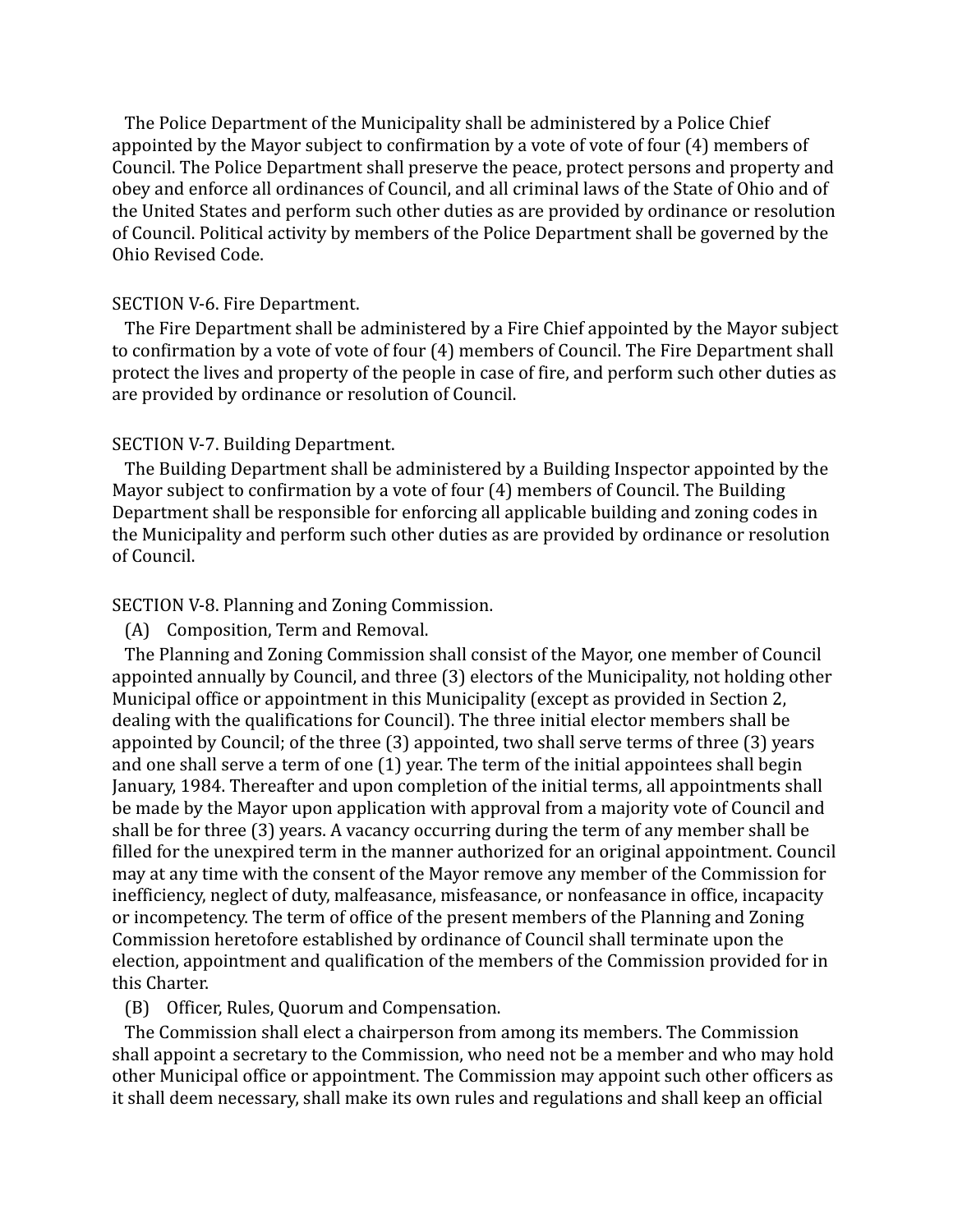record of its proceedings. The officers of the Commission shall be elected by the Commission at or prior to its first meeting each year. The Commission shall meet upon call of the chairperson or any three (3) members. A majority of the members of the Commission shall constitute a quorum for the transaction of business and the affirmative vote of three members of the Commission shall be necessary for any official action. Members of the Commission shall serve without compensation unless otherwise provided by ordinance of Council.

(C) Powers and Duties.

The Commission shall have such powers and duties as may be prescribed by the ordinances of Council or the general laws of the State of Ohio not inconsistent therewith. **V-9 ADDITIONAL PROCEDURE FOR THE REZONING OF LAND.**

The rezoning of land from U1 single family residential classification to another classification shall require the following additional procedure:

A) Any application for Rezoning of land shall be submitted to the Planning and Zoning Commission for report and recommendation as provided by ordinance.

B) Upon receipt of the report and recommendation of the Planning and Zoning Commission, Council shall place the legislation on for first reading and shall set a date for public hearing with at least twenty (20) days' notice of the time and place of said public hearing to be advertised in a newspaper of general circulation in the Municipality, with notice to each household on their mailbox and in a public area of apartment buildings in the Village, and in any other traditional manner Council deems appropriate, with a summary of the text of the ordinance.

(C) After the public hearing, Council shall consider the report and recommendation of the Planning and Zoning Commission together with information received during the public hearing and shall consider any amendments to the proposed ordinance.

(D) At any time after the public hearing, Council shall then consider the ordinance or resolution on second reading and shall either adopt or not adopt the legislation.

(E) If the legislation is adopted, submission to the electorate in accordance with section V-10 shall follow. If the legislation is not adopted, then it does not need to go to the electorate for a vote.

# **SECTION V-10. SUBMISSION TO ELECTORATE FOR RECLASSIFICATION FROM U-1 SINGLE FAMILY RESIDENTIAL.**

After adoption by Council and approval by the Mayor, or upon adoption of Council overriding the veto of the Mayor, of any ordinance reclassifying land in Woodmere Village from U-1 Single Family Residential zoning to any other zoning classification, in accordance with V-9 of this Article, Council shall thereupon certify such ordinance or resolution to the Board of Elections to have the matter set for a special election not less than 60 days and not more than 75 days from the Council certification. No such ordinance shall become effective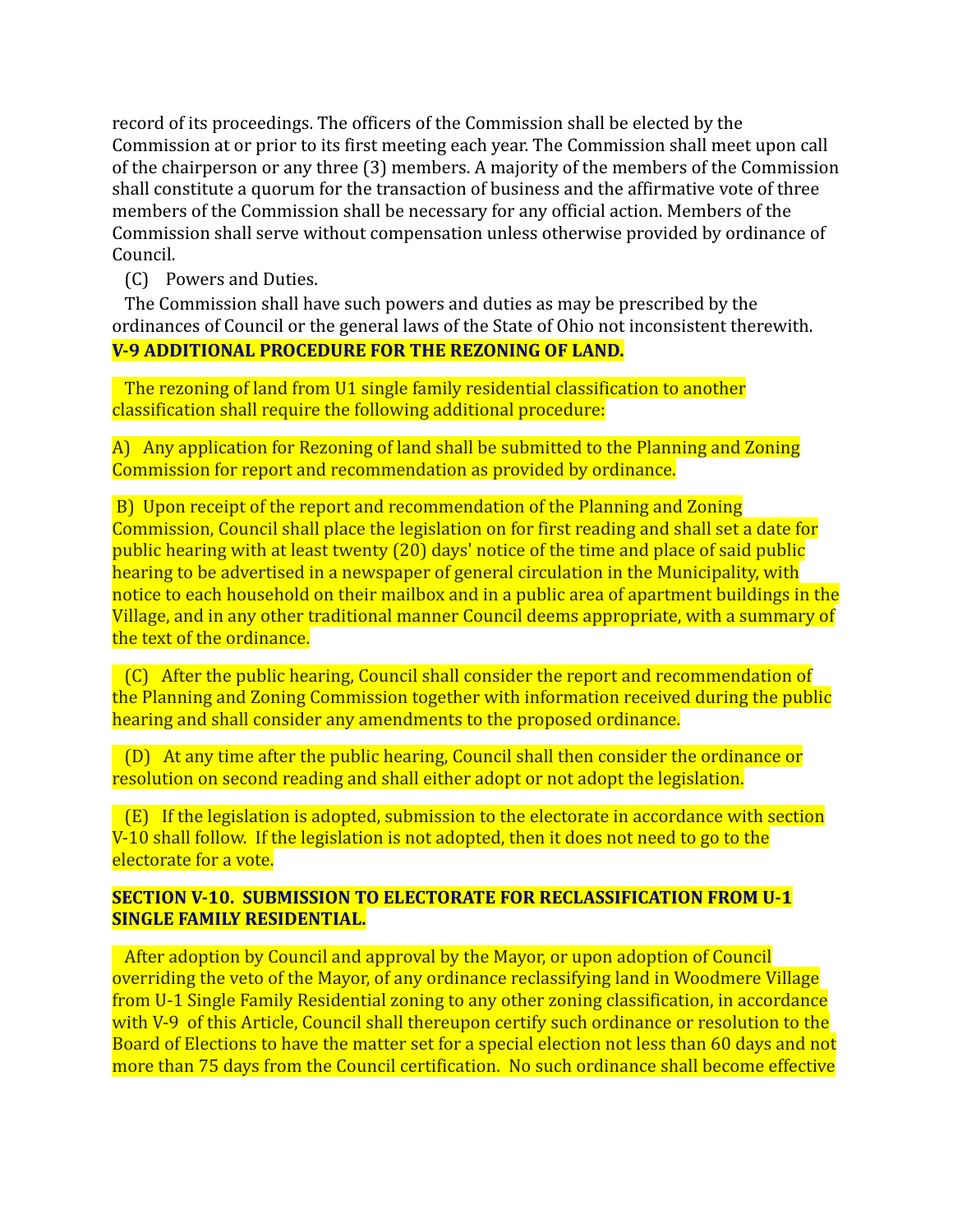until approved by a majority of the electors voting thereon, in this municipality and certification of those results by the Board of Elections.

# Article VI

Salaries and Bonds

The Council shall fix the salary or compensation of each officer, employee and member of any board or commission of the Village. Any such person may be required by the Council, from time to time, to furnish a bond or bonds for the faithful performance of his duties; such bond shall be paid by the Village. The compensation of the Mayor and of each member of the Council shall be fixed at least thirty days before the time for filing nominating petitions for the terms beginning on the next succeeding first day of January, and shall not thereafter be changed in respect of any such terms or any part thereof. The compensation of each other officer, employee and member of a board or commission of the Village shall be fixed by the Council and, subject to the power of the Council to provide otherwise by ordinance or resolution, may be changed at any time in its discretion. The Council may authorize the payment or reimbursement of expenses incurred by any officer or employee of the Village, or by any member of any board or commission of the Village, in trips taken in the interest of the Village.

# ARTICLE VI-2 -

Salaries and Compensation of Sworn Full Time Police Officers

In providing for the wages, terms and conditions of employment for all full-time sworn police officers, Council and the Mayor shall adhere to the provisions set forth in Chapter 4117 of the Ohio Revised Code regarding Collective Bargaining. The Village hereby waives any exemptions granted to municipalities of its type in Chapter 4117 of the Ohio Revised Code.

Notwithstanding any provisions of the Ohio Revised Code to the contrary, Woodmere Village agrees to abide by all provisions contained in Chapter 4117 of the Ohio Revised Code and permit said employees:

(a) The right to form, join or participate in any employee organization of their choosing;

(b) To bargain collectively with their public employers to determine wages, hours, terms and other conditions of employment and to enter into collective bargaining agreements; and

(c) To engage in other lawful concerted activities for the purposes of collective bargaining.

(Initiative Charter Amendment passed November 4, 2008.)

# Article VII

Nominations and Elections

# SECTION VII-1. Procedures.

Nominations for elective offices of the Village shall be made only by petition, signed by registered electors of the Village not less in number than 10% of the number voting at the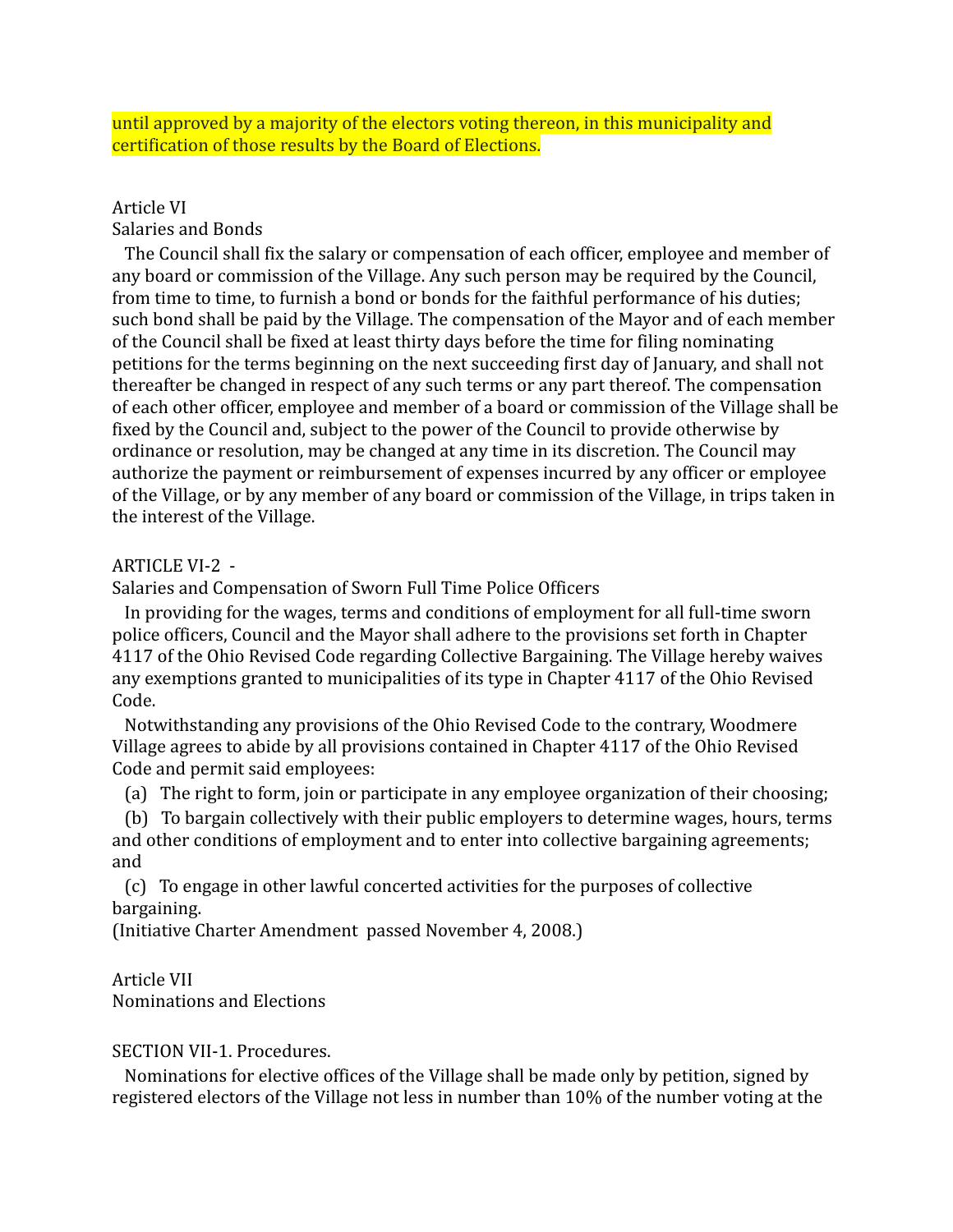last preceding general election, and shall be accompanied by the written acceptance of the nominee. The nomination of each candidate shall be made by a separate petition. No primary election shall be held for the selection of any candidate for any elective office of this Village; and no nomination for any such office shall be of any effect unless made as required by Section 1. The ballot used in the election of officers of the Village shall be without party mark or designation. The names of all candidates for any Village office shall be placed upon the same ballot and shall be rotated in the manner provided by the Laws of Ohio. Except as otherwise provided in this Charter, the Laws of Ohio shall govern the nomination and election of the elective officers of this Village.

SECTION VII-2. Vacancies in Elective Offices.

The office of an elected officer of the Village shall become vacant upon death, resignation, or recall pursuant to Section 2 of Article VIII hereof, and may be declared vacant by resolution of the Council if the officer *(Not He):* 

(a) shall not be a registered elector of the Village;

(b) shall not reside in the Village, or shall not have resided in the Village continuously for a period of at least two years preceding his election;

(c) shall have any material financial interest in any contract to which the Village is a party.

# Article VIII

Initiative, Referendum and Recall

# SECTION VIII-1. Initiative and Referendum.

Ordinances and other measures may be proposed by initiative petition and adopted by election, and ordinances and other measures adopted by the Council shall be subject to referendum, to the extent and in the manner now or hereafter provided by the Constitution or the Laws of Ohio.

# SECTION VIII-2. Recall.

The electors shall have the power to remove from office by a recall election any elected officer of the Village. If an elected officer shall have served three months of his or her term, a petition demanding removal may be filed with the Clerk of the Council or if unavailable to the Law Director of the Village, who shall note thereon the name and address of the person filing the petition and the date of such filing. Such petition may be circulated in separate parts, but the separate parts shall be bound together and filed as one instrument. Each part shall contain the name and office of the person whose removal is sought and a statement in not less than two hundred words and not more than one thousand words of the grounds for the removal. Such petition shall be signed by at least that number of electors which equals 25% of the electors voting at the last preceding general election. Within ten days after the day on which such petition shall have been filed, the Clerk or Law Director shall determine whether or not it meets the requirements hereof. If the Clerk or Law Director shall find the petition insufficient, he or she shall promptly certify the particulars in which the petition is defective, deliver a copy of his or her certificate to the person who filed the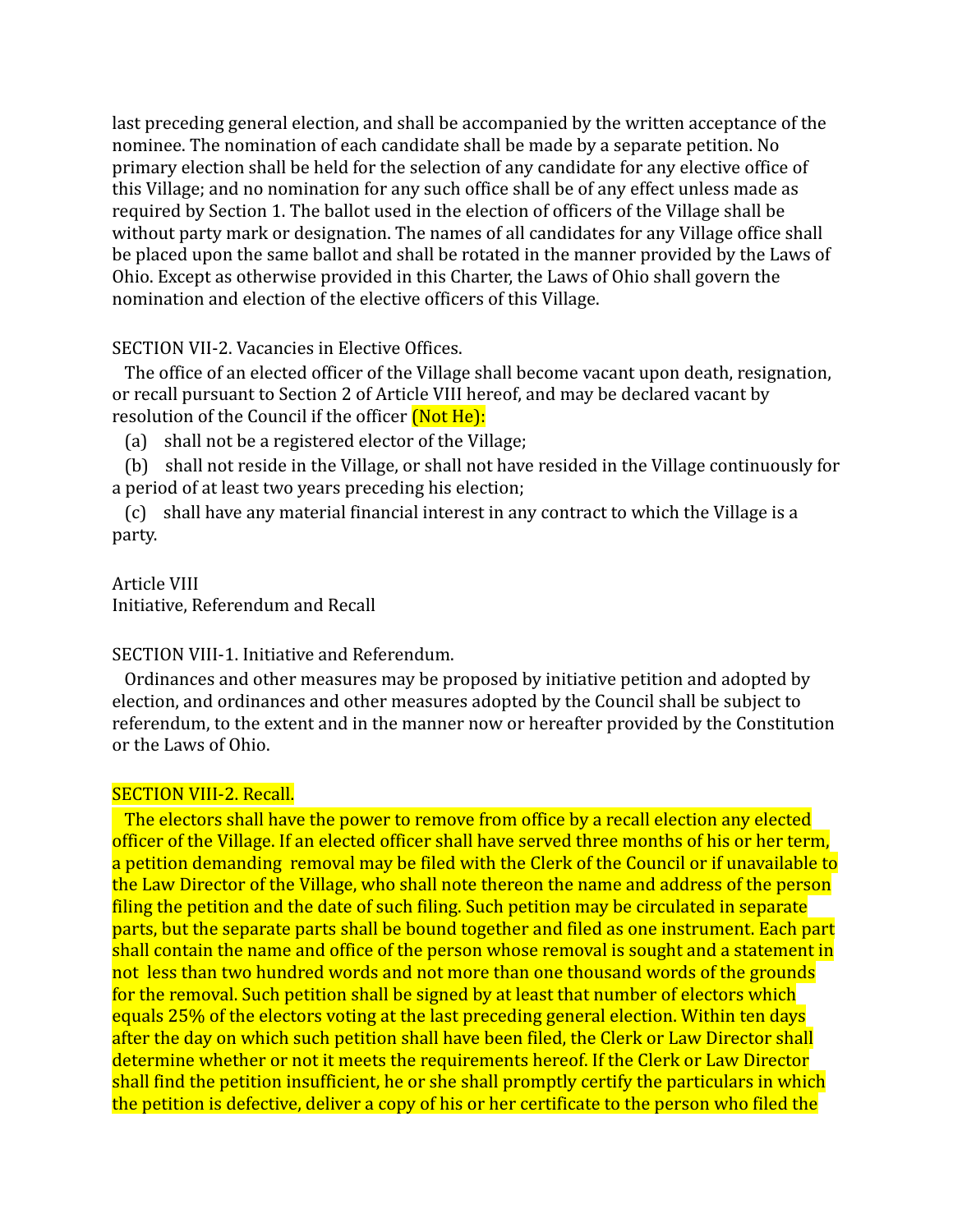petition, and make a record of such delivery. Such person shall be allowed a period of twenty days after the day on which such delivery was made in which to make the petition sufficient. If the Clerk or Law Director shall find the petition sufficient, the Clerk or Law Director shall within 1 business day so certify to the Council, shall deliver a copy of such certificate to the officer whose removal is sought, and shall make a record of such delivery. If such officer shall not resign within five business days after the day on which such delivery shall have been made, the Council shall thereupon fix a day for holding a recall election, not less than sixty nor more than seventy-five days after the date of such delivery. At such recall election this question shall be placed on the ballot: "Shall (naming the officer) be removed as (naming the office)?" with provision on the ballot for voting affirmatively or negatively on such question. If a majority of the votes cast at such election shall be voted negatively such officer shall remain in office. If a majority of the votes cast shall be voted affirmatively, such officer shall be considered removed upon the certification of the election results, the office shall be deemed vacant, and such vacancy shall be filled as provided in this Charter. The officer removed by such recall election shall not be eligible for appointment to any office and shall not be eligible to run for election to any office for a period of four years from the date of the certification of the recall.

Article IX Finances

## SECTION IX-1. Contracts and Fiscal Matters.

The Laws of Ohio relating generally to budgets, appropriations, deposits, expenditures, debts, bonds, contracts and other fiscal matters of the municipality shall be applicable to this Village except as modified by, or necessarily inconsistent with, the provisions of this Charter.

### SECTION IX-2. General.

The Laws of Ohio relating generally to budgets, appropriations, deposits, expenditures, debt, bonds and other fiscal matters of municipalities shall be applicable to the Municipality; provided that Council may, by ordinance, provide for different rules or procedures for determining the fiscal affairs of the Municipality. Said rules or procedures shall apply except, when by the Constitution of the State of Ohio, the general laws must govern.

# SECTION IX-3. Limitations on Rate of Taxation.

The power of Council to levy taxes shall be subject to the limitations now or hereafter provided by the Constitution and the general laws of the State of Ohio and nothing contained in this Charter shall be construed as authorizing the levy of any taxes in excess of such limitation without a vote of the people.

## SECTION IX-4. Additional Fire Department Levy.

Commencing with the tax list and duplicate for the year 1992, there shall be levied in each year, without a vote of the people, a tax in an amount not to exceed in each such year one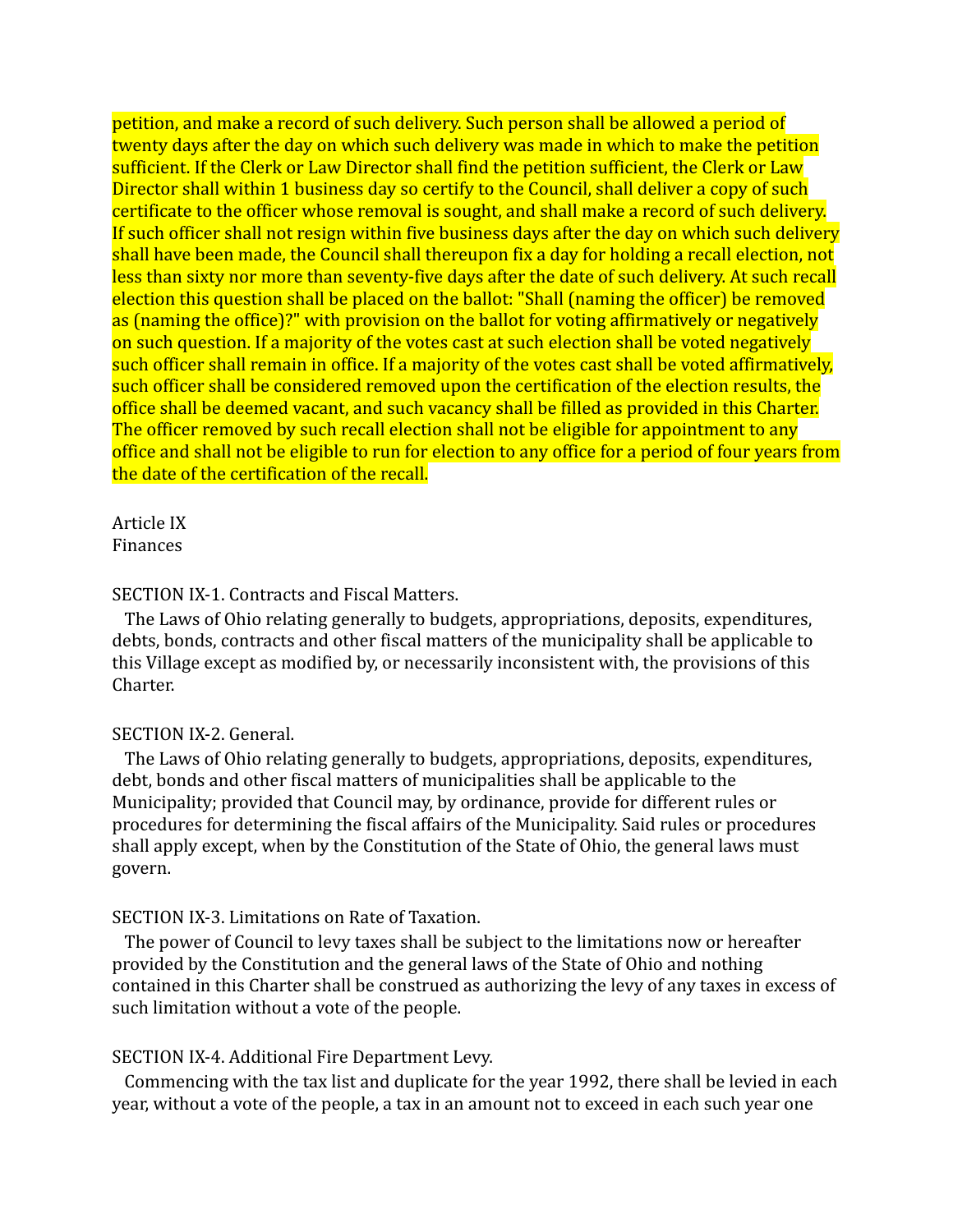(1) mill per dollar of assessed valuation upon all property in the Municipality assessed and listed for taxation according to value for the purpose of providing funds to pay costs to upgrade the Fire Department by providing additional firefighters and equipment and establishing an emergency medical technician program. The amount of taxes in each year so levied pursuant to this Section shall not be subject to the limitations on the rate of taxation provided in this Charter and shall be in addition to any taxes levied by Council pursuant to any provision of this Charter or the general laws of the State of Ohio. (Enacted November 3, 1992)

### Article X

#### Franchises

The Council may by ordinance grant a non-exclusive franchise to any person, firm or corporation to construct or operate a public utility on, across, over or above any public street or real estate within the Village for a period not in excess of twenty-five years; and it may prescribe in the ordinance the kind or quality of service or product to be furnished, the rate or rates to be charged therefor, and such other terms as it shall deem conducive to the public interest. Such franchise may be amended or renewed in the manner and subject to the provisions established herein for original grants. No consent of the owner of property abutting on any public street or real estate shall be necessary to the effectiveness of any such grant, amendment or renewal. All such grants, amendments and renewals shall be made subject to the continuing right of the Council to provide reasonable regulations for the operation of such utilities with reference to such streets and public real estate, including the right to require such reconstruction, relocation, alteration or removal of structures and equipment used in such streets or public grounds as shall, in the opinion of the Council, be necessary in the public interest.

### Article Xl

## XI – 1 Amendments to Charter

The Council may, by the affirmative vote of at least five of its members, submit any proposed amendment to the Charter to the electors; and, upon receipt of a petition signed by not less than 10% of the registered electors of the Village that voted in the last general election, setting forth any proposed amendment to the Charter, it shall submit such proposed amendment to the electors. The Council shall determine the manner of the submission of any proposed amendment to the electors to the extent that such submission is not governed by the Constitution and the Laws of Ohio. If any such proposed amendment shall be approved by a majority of the electors voting thereon, it shall become a part of this Charter; except that, if two or more inconsistent proposed amendments on the same subject shall be submitted at the same election, only the one of such amendments receiving the largest affirmative vote, not less than a majority, shall become a part of the Charter.

## Article XI-2

# CHARTER REVIEW COMMISSION

(A) Commencing on or about January 1st of 2027 and then five (5) years thereafter, a Charter Review Commission composed of seven (7) Commissioners who are and continue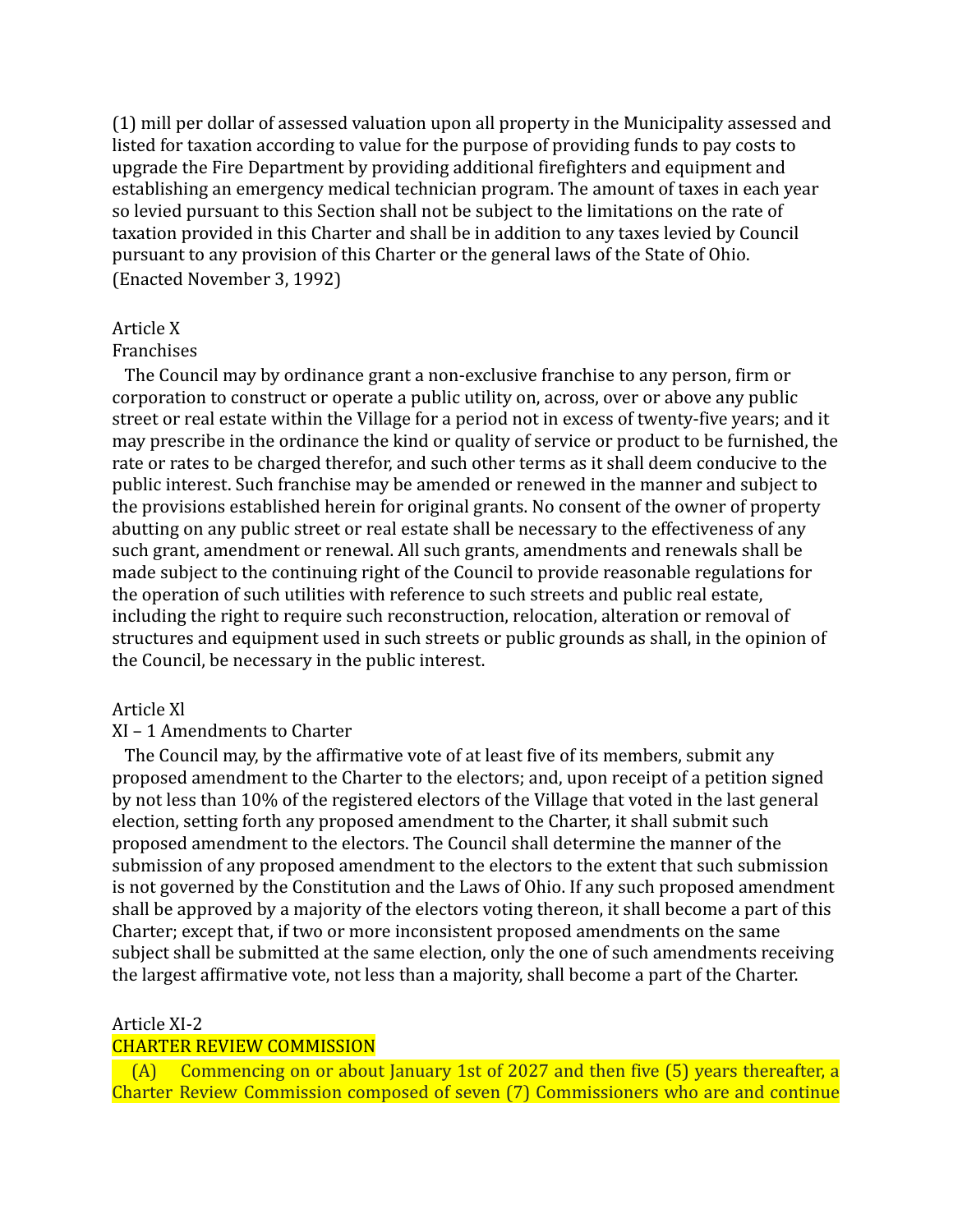to be electors of the Village, shall be established to review this Charter. The Council shall appoint five (5) Commissioners and the Mayor shall appoint two (2) Commissioners. In making appointments, Council and the Mayor shall make a good faith effort to ensure that the Charter Review Commission is reflective of the Village in terms of diversity. No Commissioner may hold any other office or employment with the Village. Members shall serve until the Commission's recommendations have been submitted to Council not later than six (6) months after the first official meeting.

(B) The Charter Review Commission shall, in public meetings, review in a comprehensive and thorough manner the Village's Charter. In the six (6) months following the establishment of each Charter Review Commission, the Commission shall recommend to Council and the Mayor such amendments, including alterations, additions, or deletions, if any, to this Charter as in its judgment are conducive to the public interest. The Charter Review Commission shall invite and consider proposed amendments and revisions from the Village Administration, Council and Residents. In presenting its recommendations, the Commission shall reserve sufficient time for Council and the public to review the proposed amendments and for Council to make appropriate alterations, additions, or deletions prior to formal Council action on them. Any proposed amendment that Council approves by a two-thirds vote shall be timely submitted to the County Board of Elections for presentation to the electors of the Village at the November General Election of 2027, and then each five (5) years thereafter, in a manner otherwise in accordance with the provisions of this Charter and the Constitution of Ohio.

# (C). Citizen Notification.

Not less than thirty (30) days prior to such election the Clerk of Council shall notify residents in a newspaper of general circulation in the Village, plus the notice as required by the ordinances of the Village. If such proposed amendment is approved by a majority of the electors voting thereon, it shall become a part of this Charter.

Article XII Miscellaneous

# SECTION XII-1. Effective Date of the Charter.

For the purpose of nominating and electing officers of the Village and fixing the compensation of those to be elected in 1983, this Charter shall be in effect from and after the date of its approval by the electors of the Village; and for all other purposes the Charter shall be in effect on and after the first day of January, next after their appointment.

# SECTION XII-2. Effect of Partial Invalidity.

A determination that any part of this Charter is invalid shall not invalidate or impair the force or effect of any other part, except to the extent that such other part is dependent for its operation upon the part declared invalid.

SECTION XII-3. Effect of Existing Laws and Rights.